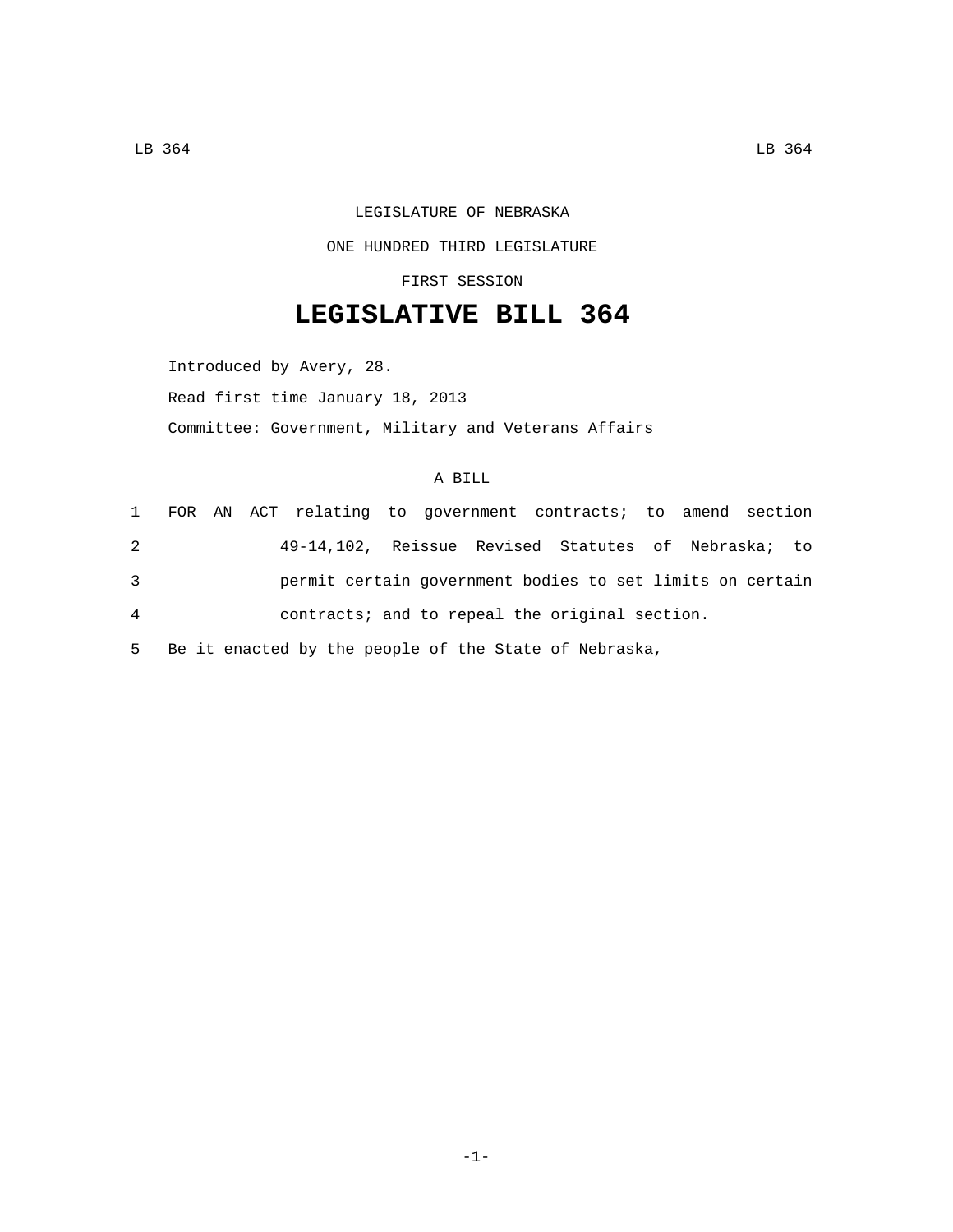Section 1. Section 49-14,102, Reissue Revised Statutes of 2 Nebraska, is amended to read:

 49-14,102 (1) Except as otherwise provided by law, no public official or public employee, a member of that individual's immediate family, or business with which the individual is associated shall enter into a contract valued at two thousand dollars or more, in any one year, with a government body unless the contract is 8 awarded through an open and public process.

 (2) For purposes of this section, an open and public process includes prior public notice and subsequent availability for public inspection during the regular office hours of the contracting government body of the proposals considered and the contract awarded. (3) No contract may be divided for the purpose of evading 14 the requirements of this section.

 (4) This section shall not apply to a contract when the public official or public employee does not in any way represent 17 either party in the transaction.

 (5) Notwithstanding any other provision of this section, any government body may prohibit contracts over a specific dollar amount in which a public official or a public employee of such body 21 may have an interest.

 $(5)$   $(6)$  This section prohibits public officials and public employees from engaging in certain activities under circumstances creating a substantial conflict of interest. This section is not intended to penalize innocent persons, and a contract

-2-